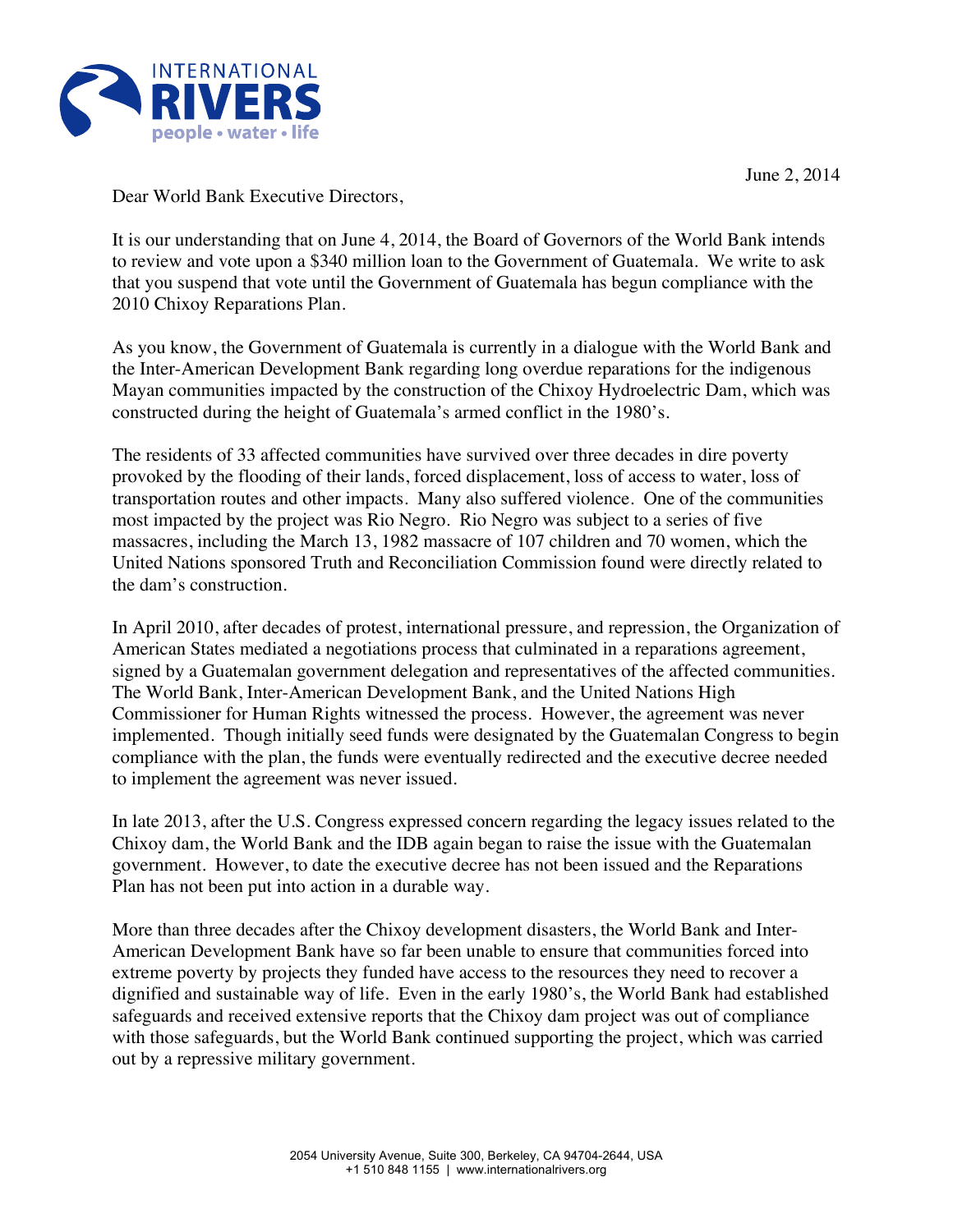We ask that you make it clear that the World Bank takes compliance with its safeguards and respect for fundamental human rights seriously by instructing staff that the Board will not be able to review loans to the government of Guatemala until the government of Guatemala has demonstrated its commitment to redressing the legacy issues related to the Chixoy Dam. Loans to Guatemala should be conditioned or delayed until the following occur:

1) An executive decree by the executive of Guatemala gives legal effect to the Reparations Plan of 2010 (after achieving the consent of communities for the decree's content),

2) The government of Guatemala ensures a funding stream that will last into future government administrations to pay for Reparations Plan implementation in its entirety, and

3) Credible steps are taken to implement the Reparations Plan of 2010, as in work on actual projects after the executive decree and long-term funding are set in place.

Thank you for your time and consideration.

Sincerely,

International Rivers Network, US Rights Action, US Rights Action, Canada Guatemala Human Rights Commission, US Environmental Defender Law Center, US Amicus Foundation, Canada Atlantic Regional Solidarity Network, Canada Building Bridges Human Rights Bank Information Center Both Ends, Netherland Building Bridges Human Rights, Canada Bretton Woods Project, UK Center for International Environmental Law, US Centre National de Coopération au Développement, CNCD-11.11.11, Belgium Common Frontiers, Canada Coordinadora de Afectados por Grandes Embaleses y Trasvases (COAGRET) Global Initiative for Economic, Social and Cultural Rights, US Inclusive Development International, US Indigenous Peoples Links, UK Instituto Mexicano Para el Desarrollo Comunitario, A.C., Mexico Jamaa Resource Initiatives, Kenya Jubilee Debt Campaign, UK Mining Injustice Solidarity Network Oxfam International Salva la Selva/Rettet den Regenwald, Germany Social Justice Connection, Canada